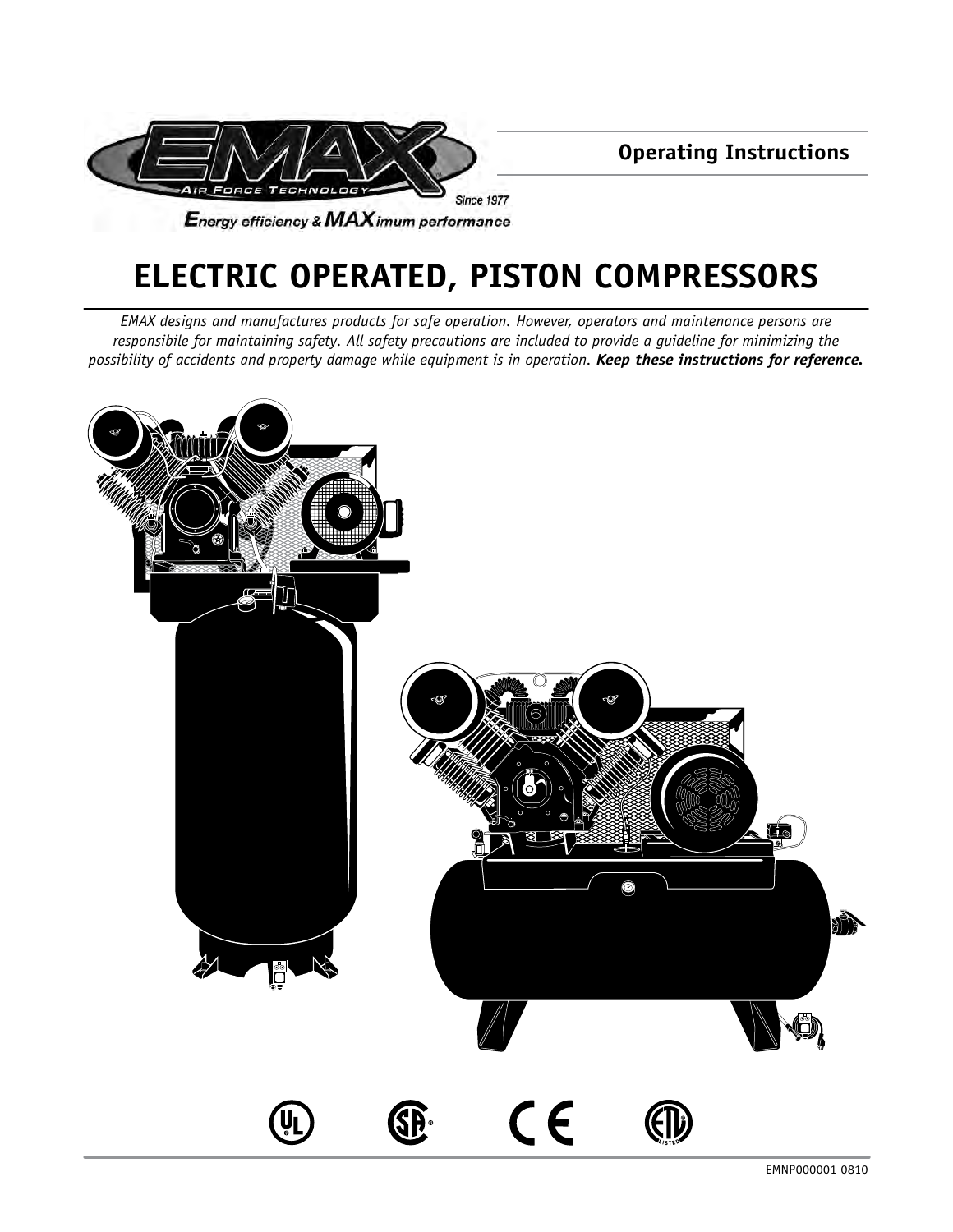### **Contents**

| Model Specification Charts 2-3                               |
|--------------------------------------------------------------|
| Description  3                                               |
| Safety Information  4                                        |
|                                                              |
|                                                              |
|                                                              |
| Pressurized Components  4                                    |
| Personal Protective Equipment  4                             |
|                                                              |
|                                                              |
| Lifting Safety $\ldots \ldots \ldots \ldots \ldots \ldots$ 5 |
|                                                              |
|                                                              |
| Piping Safety $\ldots \ldots \ldots \ldots \ldots \ldots$ 5  |
| Piping / Tank Installation  6                                |
| Electronic Auto Drain (if equipped) 6                        |
|                                                              |
| Wiring Installation  7                                       |

| Operation  8                                                  |  |
|---------------------------------------------------------------|--|
|                                                               |  |
| Start $Up \ldots \ldots \ldots \ldots \ldots \ldots \ldots 9$ |  |
| Continuous Run Feature 9                                      |  |
| Maintenance  9                                                |  |
|                                                               |  |
| Belt Adjustment 10                                            |  |
|                                                               |  |
|                                                               |  |
|                                                               |  |
| Maintenance Schedule 11                                       |  |
| Troubleshooting  11                                           |  |
|                                                               |  |

Page No.

#### **EMAX Electric Operated, Two-Stage, 5-10 Hp Piston Air Compressors**

Page No.

| <b>Model</b>                                     | EP05H080I1               | EP07H080V1            | EP10H120Y1           | <b>EP07H080V3</b>    | EP10H120Y3          |
|--------------------------------------------------|--------------------------|-----------------------|----------------------|----------------------|---------------------|
| <b>Tank Type</b>                                 | Horizontal               | Horizontal            | Horizontal           | Horizontal           | Horizontal          |
| L•W•H<br><b>Dimensions</b><br>(inches)           | 76 x 30 x 56             | 76 x 30 x 56          | 78 x 32 x 50         | 76 x 30 x 56         | 78 x 32 x 50        |
| Model                                            | EP05V080I1               | EP07V080V1            | EP10V120Y1           | EP07V080V3           | EP10V120Y3          |
| <b>Tank Type</b>                                 | Vertical                 | Vertical              | Vertical             | Vertical             | Vertical            |
| $L \bullet W \bullet H$<br>Dimensions $(inches)$ | $34 \times 24 \times 72$ | 34 x 24 x 72          | 50 x 32 x 78         | 34 x 24 x 72         | 50 x 32 x 78        |
| <b>Tank Size</b>                                 | 80 Gallon                | 80 Gallon             | 120 Gallon           | 80 Gallon            | 120 Gallon          |
| Description                                      | 5HP<br>Single Phase      | 7.5HP<br>Single Phase | 10HP<br>Single Phase | 7.5HP<br>Three Phase | 10HP<br>Three Phase |
| SCFM @ 175 psi                                   | 17.0                     | 26.0                  | 35.0                 | 26.0                 | 35.0                |
| Max PSI                                          | 175                      | 175                   | 175                  | 175                  | 175                 |
| <b>Motor HP</b>                                  | 5HP                      | 7.5HP                 | 10HP                 | 7.5HP                | 10HP                |
| <b>Motor RPM</b>                                 | 1750                     | 1750                  | 1750                 | 1750                 | 1750                |
| Voltage                                          | 208V/230V                | 208V/230V             | 208V/230V            | 208/230/460/575      | 208/230/460/575     |
| <b>Pump Model</b>                                | APP2I0524T               | APP4V1043T            | APP3Y1544T           | APP4V1043T           | APP3Y1544T          |
| <b>Pump RPM</b>                                  | 650                      | 640                   | 600                  | 640                  | 600                 |
| Noise DB(A)                                      | 73                       | 73                    | 76                   | 73                   | 76                  |
| <b>Outlet Connection</b>                         | NPT 3/4"                 | NPT 3/4"              | NPT <sub>1"</sub>    | NPT 3/4"             | NPT <sub>1"</sub>   |
| Weight $(\pm 5 \text{ lbs.})$                    | 715                      | 958                   | 1095                 | 958                  | 1095                |
| <b>Shipping Weight</b>                           | 800                      | 1043                  | 1242                 | 1043                 | 1242                |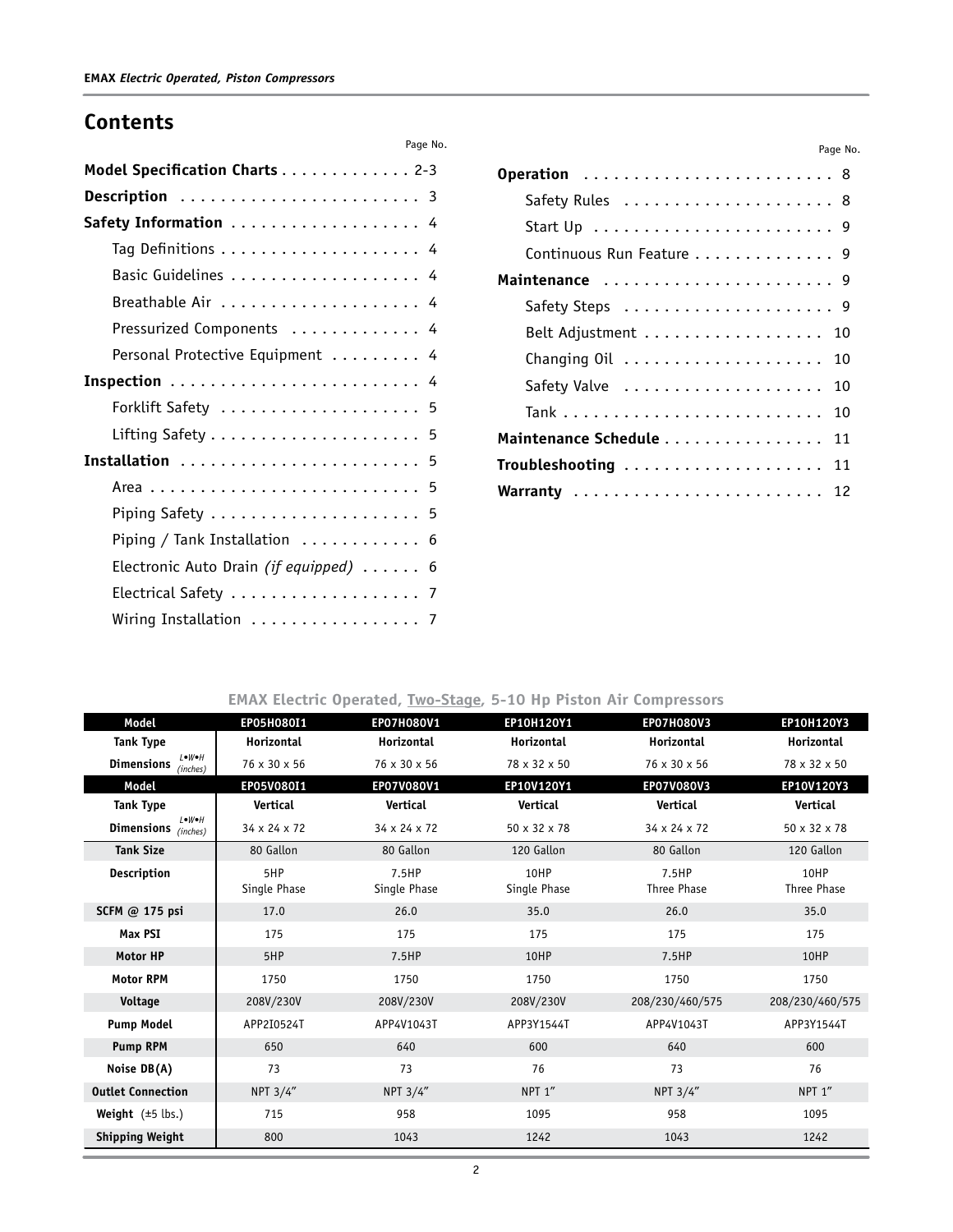|                                        |                          | <b>EMAX Electric Operated, Two-Stage, 15-25 Hp Piston Air Compressors</b> |                          |                          |
|----------------------------------------|--------------------------|---------------------------------------------------------------------------|--------------------------|--------------------------|
| Model                                  | EP15V120Y3               | EP15H120Y3                                                                | EP20H120V3               | EP25H120V3               |
| Description                            | 15 Hp<br>Three Phase     | $15$ Hp<br>Three Phase                                                    | 20 Hp<br>Three Phase     | 25 Hp<br>Three Phase     |
| SCFM @ 175 psi                         | 52.0                     | 52.0                                                                      | 68.0                     | 89.0                     |
| Max PSI                                | 175                      | 175                                                                       | 175                      | 175                      |
| Motor HP                               | $15$ Hp                  | $15$ Hp                                                                   | $20$ Hp                  | $25$ Hp                  |
| <b>Motor RPM</b>                       | 1750                     | 1750                                                                      | 1750                     | 1750                     |
| Voltage                                | 208/230/460/575          | 208/230/460/575                                                           | 208/230/460/575          | 208/230/460/575          |
| <b>Tank Size</b>                       | 120 Gallon<br>Vertical   | 120 Gallon<br>Horizontal                                                  | 120 Gallon<br>Horizontal | 120 Gallon<br>Horizontal |
| <b>Pump Model</b>                      | APP3Y2062T               | APP3Y2062T                                                                | APP4V2598T               | APP4V2598T               |
| <b>Pump RPM</b>                        | 640                      | 640                                                                       | 640                      | 740                      |
| Noise DB(A)                            | 76                       | 76                                                                        | 78                       | 79                       |
| <b>Outlet Connection</b>               | NPT 1"                   | NPT <sub>1"</sub>                                                         | NPT 1"                   | NPT <sub>2"</sub>        |
| L•W•H<br><b>Dimensions</b><br>(inches) | $33 \times 24 \times 73$ | 79 x 32 x 62                                                              | 72 x 30 x 51             | 72 x 30 x 51             |
| <b>Weight</b> (lbs.)                   | 1410                     | 1410                                                                      | 1500                     | 1703                     |
| <b>Shipping Weight</b>                 | 1512                     | 1512                                                                      | 1609                     | 1810                     |

# **Description**

#### *Unit configuration and appearance varies by model. Callouts are for general identification.*

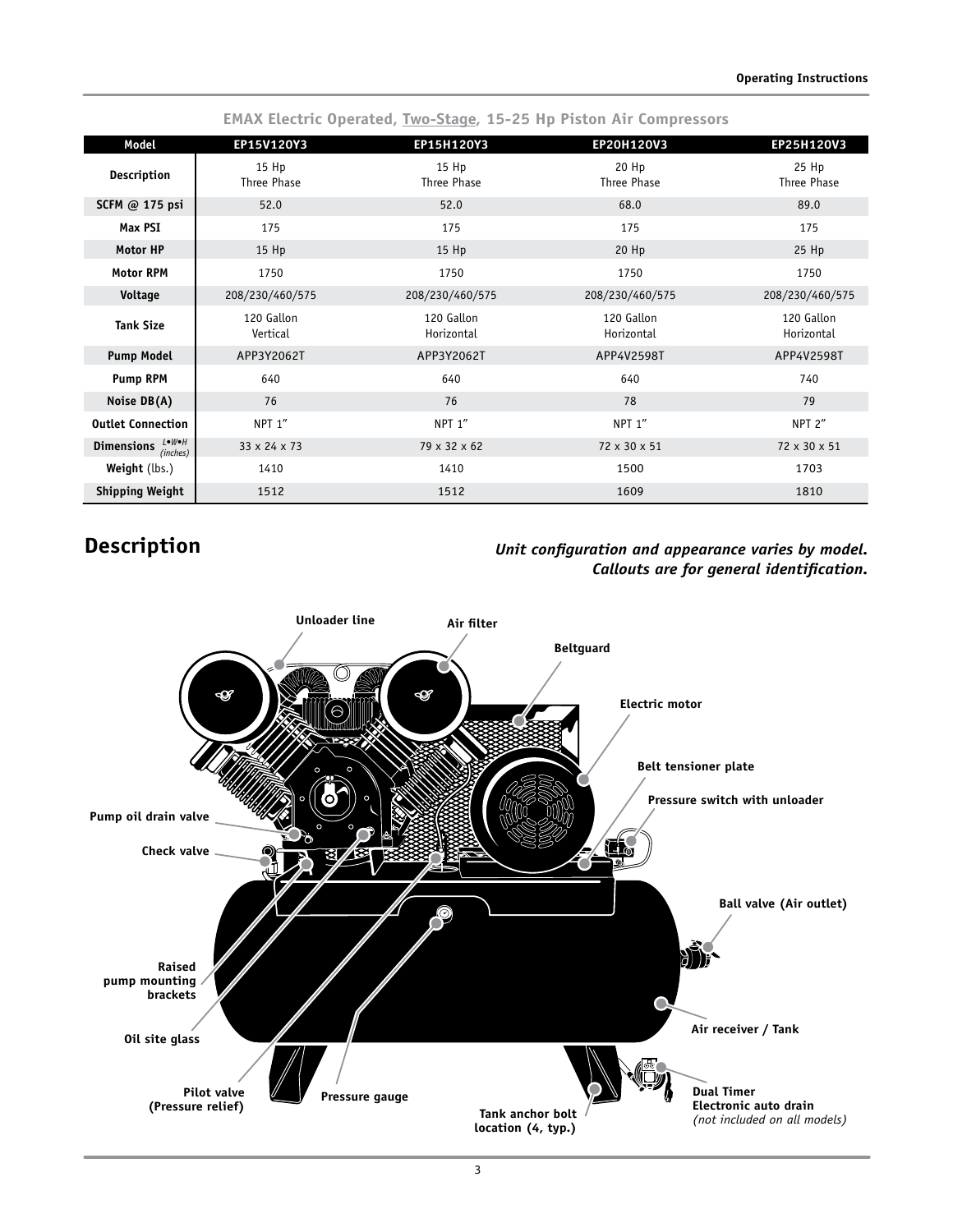# **Safety**

This manual contains very important information to know and understand. This is provided for SAFETY and to PREVENT EQUIPMENT PROBLEMS. To help understand this information, observe the following:

### **A DANGER**

Danger indicates an imminently hazardous situation which, if not

avoided, *will* result in death or serious injury.

**A WARNING** 

Warning indicates a potentially hazardous situation which, if not avoided, *could* result in death or serious injury.

**A CAUTION** 

Caution indicates a potentially hazardous situation which, if not

avoided, *may* result in minor or moderate injury.



Notice indicates important information, that if not followed, may

cause damage to equipment.



Read all manuals included with this product carefully. Be thoroughly familiar with the controls and the proper use of the equipment.

### **Basic Guidelines**

### **CALIFORNIA PROPOSITION 65**

*This product or its power cord may*  **AWARNING** *contain chemicals known to the State of California to cause cancer and birth defects or other reproductive harm. Wash hands after handling.*

- 1. Allow only trained, authorized persons who have read and understood these operating instructions to use this compressor. Failure to follow the instructions, procedures and safety precautions in this manual can result in accidents and injuries.
- 2. NEVER start or operate the compressor under unsafe conditions. Tag the compressor, disconnect and lock out all power to it to prevent accidental start-up until the condition is corrected.
- 3. Install, use and operate the compressor only in full compliance with all pertinent OSHA regulations and all applicable Federal, State & Local Codes, standards and regulations.
- 4. NEVER modify the compressor and/or controls in any way.
- 5. Keep a first aid kit in a convenient place. Seek medical assistance promptly in case of injury. Avoid infection by caring for any small cuts and burns promptly.

#### **Breathable Air**

1. NEVER use air from this compressor for breathable air except in full compliance with OSHA Standards 29 CFR 1910 and any other Federal, State or Local codes or regulations.



*Death or serious injury can result from inhaling compressed air without using proper safety equipment. See OSHA standards on safety equipment.*

2. DO NOT use air line anti-icer systems in air lines supplying respirators or other equipment used to produce breathable air. DO NOT discharge air from these systems in unventilated or other confined areas.

### **Pressurized Components**

This equipment is supplied with a ASME designed pressure vessel protected by an ASME rated relief valve. Pull the ring *before each use* to make sure the valve is functional. Refer to figure 10. DO NOT attempt to open valve while the machine is under pressure.

### **Personal Protective Equipment**

Be sure all operators and others around the compressor and its controls comply with all applicable OSHA, Federal, State and Local regulations, codes and standards relating to personal protective equipment. This includes respiratory protective equipment, protection for the extremities, protective clothing, protective shields and barriers, electrical protective equipment, and personal hearing protective equipment.

## **Inspection**



Inspect compressor prior to any use. Check for external damage that might have occurred during transit. *Be careful of moving parts* then test pulley by turning it freely by hand. **Report any dam-**

**age to delivery carrier immediately.**



*Make sure pallet-mounted* 

*compressors are firmly secured to the pallet before moving. NEVER attempt to move a compressor that is not secure as serious injury or property damage could occur.*

A forklift may be necessary for unloading the EMAX compressor. Use all forklift safety measures and require a certified forklift operator. Refer to figure 1 for safe unloading procedure.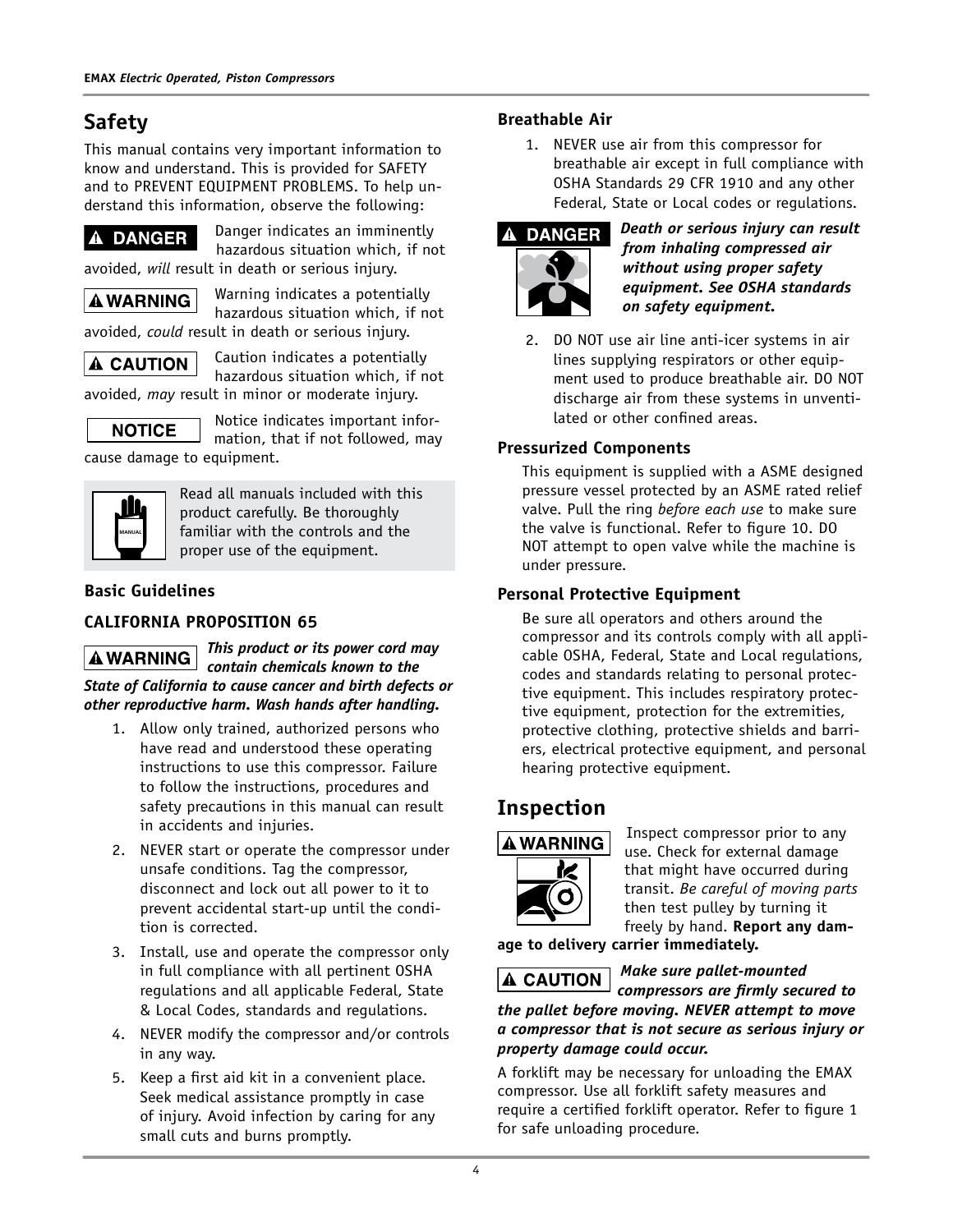#### **Forklift Safety**

- 1. Make sure lift operator stays aware while moving compressor.
- 2. Be sure load is secure and well balanced before moving the compressor.
- 3. Make sure forks are fully engaged and level before lifting or moving compressor.
- 4. Keep load as low as possible and observe safe operating practices.



#### **Figure 1: Keep unit level**

#### **Lifting Safety**

- 1. Carefully inspect all lifting equipment and make sure it is in good condition. Rated capacity should exceed compressor weight. Make sure lifting hook has a functional safety latch or equivalent and is properly attached to lifting feature.
- 2. Make sure lifting points are in good condition and tighten any loose nuts or bolts before lifting.
- 3. Use provided lifting feature or appropriate sling. A sling must be used when moving compressor with a helicopter or other air-borne equipment. Be sure to follow OSHA standards 29 CFR 1910 Subpart N.
- 4. Use guide ropes or equivalent to prevent twisting or swinging of the compressor while it is in the air and NEVER attempt to lift in high winds. Keep compressor as low to the ground as possible.
- 5. Keep persons away and make sure no one is under the compressor while it is lifted.
- 6. Only use lifting features provided for entire compressor package. NEVER use bolts or other hooks on invididual components to move the compressor.
- 7. Make sure to put compressor on a level surface that can support the weight of the compressor and loading equipment.

#### *Do not operate unit if damaged*  **A WARNING** *during shipping, handling or use.*

#### *Damage may result in bursting and cause injury or property damage.*

## **Installation**

#### **Area**

1. Install compressor in a clean, dry and well-lit area. Be sure installation area can maintain a temperature range between 35˚ - 110˚ F.

*If ambient temperature drops*   $\triangle$  CAUTION  $|$ *below 32˚F, be sure to protect safety/relief valves and drain valves from freezing. NEVER operate compressor with temperatures below 15˚F or above 125˚F.*

- 2. Allow sufficient space around compressor for maintenance access and adequate airflow. Mount unit with pulley towards wall and leave a minimum of 15 inches of clearance.
- 3. Use shims to level compressor if installation area is not flat. This will avoid excessive vibration and premature pump wear.



*DO NOT install compressor in boiler room, paint spray room, or area where sandblasting occurs. Make sure inlet air is away from exhaust fumes or other toxic, noxious or corrosive fumes or substances.*

- 4. If acid is used in operating environment or air is dust laden, pipe intake to outside, fresh air. Increase pipe size by one size for every 20 feet of run. Be sure to install protective hood around intake filter.
- 5. In operating environments where excessive water, oil, dirt, acid or alkaline fumes are present, a TEFC (totally enclosed, fan cooled) motor is recommended. Check nameplate for motor type.
- 6. Insulate cold water or other low temperature pipes that pass overhead to avoid condensation dripping on compressor which could cause rust and/or motor shorting.

#### **Piping**

#### **Safety Steps**

- 1. Install appropriate flow-limiting valves as necessary according to pipe size(s) used and run lengths. This will reduce pressure in case of hose failure, per OSHA Standard 29 CFR 1926.302(b)(7).
- 2. Flow-limiting valves are listed by pipe size and rated CFM. Select appropriate valves accordingly, in accordance with the manufacturer's recommendations.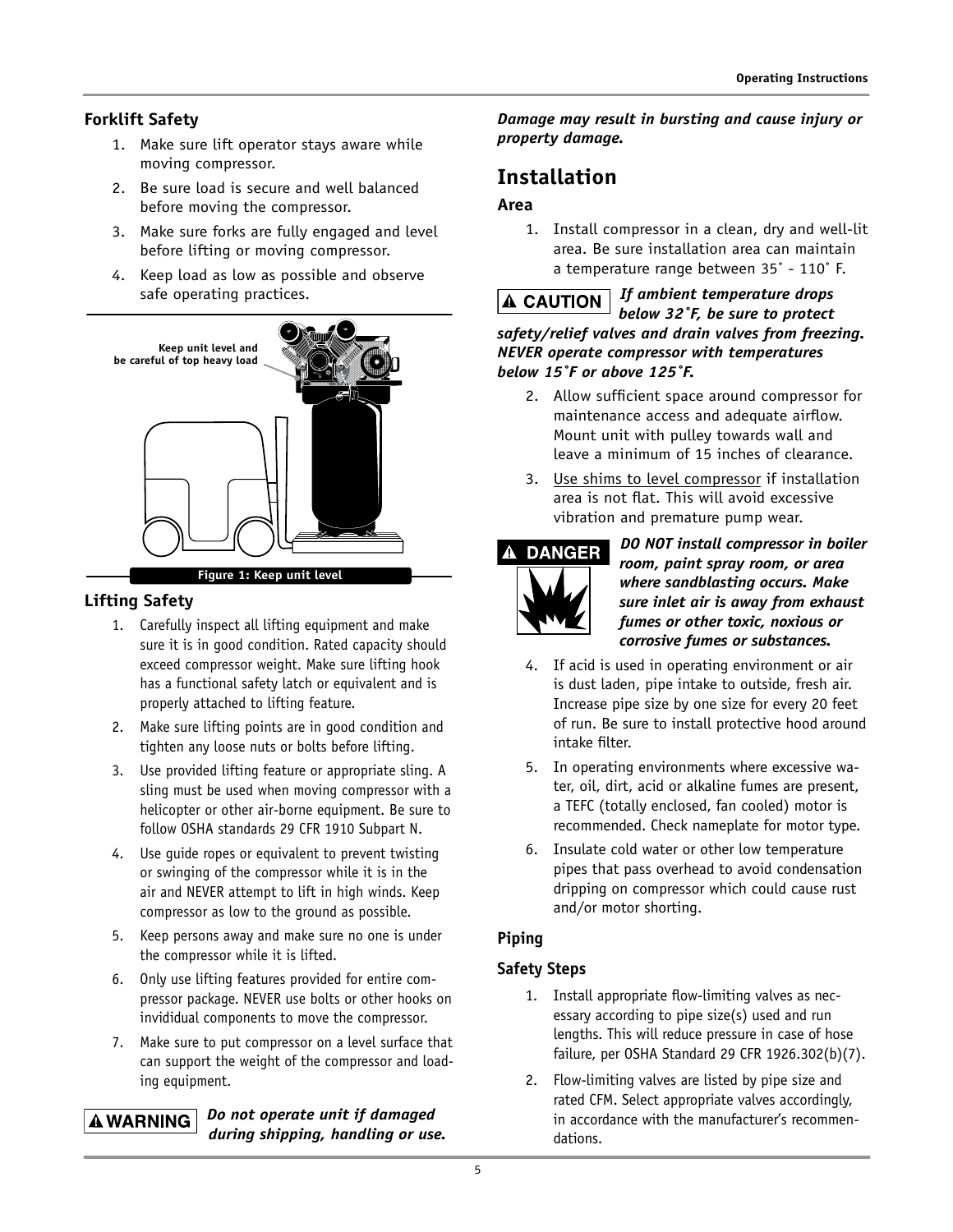#### **Piping / Tank Installation**

- 1. Place tank feet on 1/4" thick rubber pads. Thicker padding will increase vibration and the possibility of cracking the tank or other unit damage. **Do not place unit on dirt floor or uneven surface.**
- 2. Fasten anchor bolts snugly but do not overtighten so normal vibration will not damage unit.

#### $\blacktriangle$ **DANGER**

*Compressor unit is top heavy and must be bolted to solid, flat* 

*surface to avoid falling and premature pump wear. Splash lubrication will not operate properly if unit is not level.*

- 3. Use a flexible connector between compressor tank and piping system to minimize noise, vibration, unit damage, and pump wear.
- 4. Install appropriate ASME code safety valves and make sure piping system is equipped with adequate condensate drains. See figure 2. Refer to figure 3 for recommended closed loop installation.



#### **Figure 2: Basic Piping Diagram**



*Never install a shut-off valve such as a glove or gate valve, between the pump discharge and the air tank unless a safety valve is installed in the line between valve and pump.*

5. Make sure any tube, pipe or hose connected to the unit can withstand operating temperatures and retain pressure.

**A WARNING** 

*Never use plastic (PVC) pipe for compressed air. Serious injury or* 

#### *death could result.*

6. Never use reducers in discharge piping. Keep all piping and fittings the same size in the piping system.

| (Pipe size shown in inches)                                             |           |           |           |           |
|-------------------------------------------------------------------------|-----------|-----------|-----------|-----------|
| Length Of Piping System<br><b>SCFM</b><br>25 ft.<br>50 ft.<br>$100$ ft. |           |           |           | 250 ft.   |
| 20                                                                      | 3/4       | 3/4       | 3/4       | 1         |
| 40                                                                      | 3/4       | 1         | 1         | 1         |
| 60                                                                      | 3/4       | 1         | 1         | 1         |
| 100                                                                     | 1         | 1         | 1         | $1 - 1/4$ |
| 125                                                                     | $1 - 1/4$ | $1 - 1/4$ | $1 - 1/2$ | $1 - 1/2$ |

**Minimum Pipe Size For Compressed Air Lines**



- 7. For permanent installations of compressed air systems, determine total length of system and select correct pipe size. Make sure underground lines are buried below frost line and avoid areas where condensation could build up and freeze.
- 8. Test entire piping system *before* underground lines are buried. Be sure to find and repair all leaks before using compressor.

**A WARNING** 

*Never exceed recommended pressure or speed while operating compressor.*

#### **Electronic Auto Drain** *(if equipped)*

One auto drain can be used for multiple compressor units. Install necessary piping with appropriate fittings.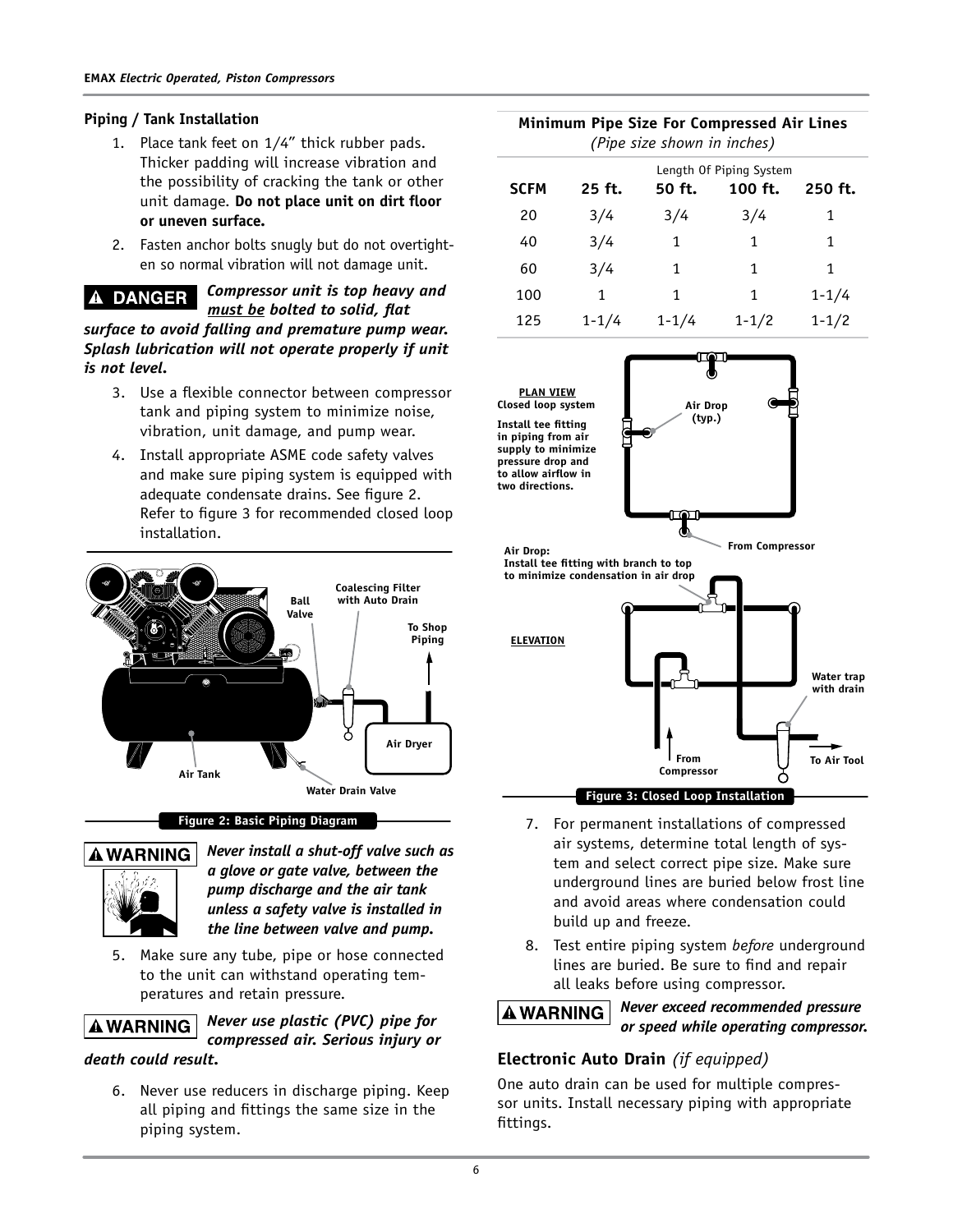

- 1. Plug auto drain into 120V outlet.
- 2. Set timers to desired settings. See figure 4. If drain is used for multiple units, increase timer settings as needed.
- 3. Use test button to check proper operation. Refer to maintenance section for proper care.

### **Electrical Safety**



*Be sure only trained and authorized personnel install and maintain this compressor in accordance with all applicable federal, state and local codes,* 

*standards and regulations. Follow all NEC (National Electric Code) standards especially those concerning equipment grounding conductors.*

- 1. Follow all NEC and local codes for electrical wiring. Allow only authorized EMAX service person or certified electrician to install electrical components.
- 2. Put unit on dedicated circuit and make sure no other electrical equipment is wired into it. Failure to wire unit on independent circuit can cause circuit overload and/or imbalance in motor phasing. Install proper No Fuse Breaker (NFB) according to kW output of compressor.
- 3. Ensure incoming service has adequate ampere rating.
- 4. Ensure supply line has the same electrical characteristics (voltage, cycles and phase) as the electric motor.
- 5. Refer to amp load information on motor tag and use correctly sized wiring. **Be sure to consider distance between power supply and machine.**
- 6. Install surge protection device between power supply and compressor motor.
- 7. Make sure to install properly sized breakers and fuses.
- 8. The unit must be properly grounded. DO NOT connect ground wire to air or cooling lines.



*Improperly grounded electrical components are shock hazards. Make sure all the components are properly grounded to prevent death or serious injury.*

9. Make sure proper overload protection for the motor is installed.

#### **Wiring Installation**

Install power leads into terminals opposite motor wires.

#### **A WARNING**



*When wiring unit with magnetic starter, do not install power directly to pressure switch to avoid possible fire and property damage.*

Ensure power supply and internal wiring is adequate according to voltage and frequency stated on motor nameplate and starter. Voltage should not vary more than 12% to ensure proper operation of compressor.

#### **Single Phase Motors - No Magnetic Starter**

- 1. Connect first power lead to 1L1.
- 2. Connect second power lead to 3L2.
- 3. Connect ground wire to existing motor ground wire.



### **Single Phase Motors - With Magnetic Starter**

- 1. Connect first power lead to 1L1. Leave existing jumper wire installed. See Figure 6.
- 2. Connect second power lead to 3L2. Leave existing jumper wire installed.
- 3. Connect ground wire to ground lug.
- 4. Ensure all wiring and terminals are properly tightened.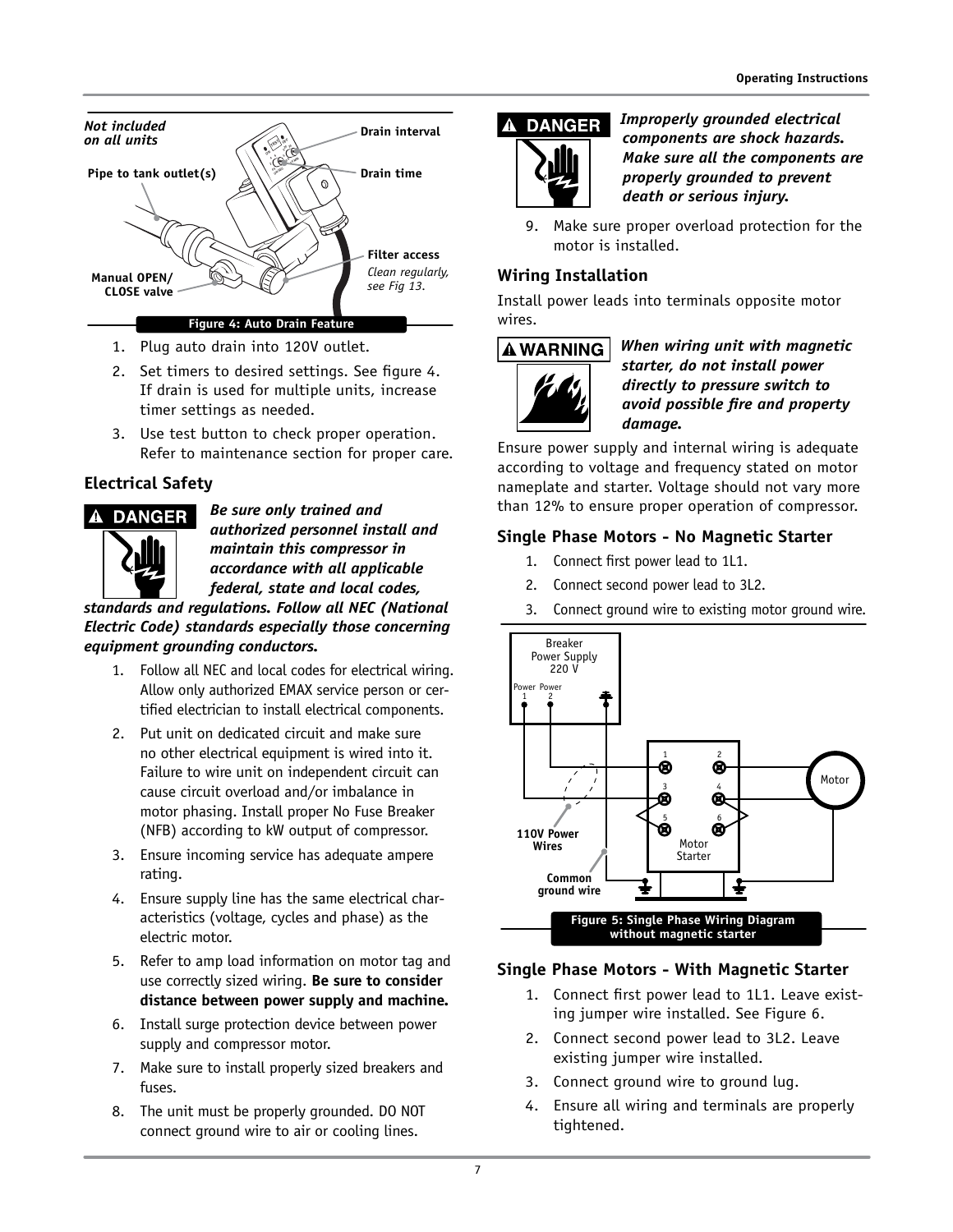

#### **Three Phase Motors** *(See figure 7)*

- 1. Connect first power lead to 1L1.
- 2. Connect second power lead to 3L2.
- 3. Connect third power lead to 5L3.
- 4. Connect ground wire to existing motor ground wire.
- 5. Check for proper motor rotation. When facing motor shaft, pulley should turn counterclockwise. If rotation is reversed, *turn off power* then switch two power leads.

*Ensure wiring is installed*  **A CAUTION** *according to voltage required for proper motor operation (220V or 460V).*

## **Operation**

#### **Safety Rules**

1. Make sure all operators receive product training, read and understand all instructions.



*Keep all flammable, combustible, poisonous and noxious materials away from operating area. Make sure there are no oily rags, trash, leaves, litter or other combustible materials in operating area. Keep* 

*suitable, fully charged fire extinguishers nearby when servicing and operating the compressor.*



- 2. **NEVER** allow modifications to compressor structure or controls.
- 3. Keep all ignition sources away from exposed electrical parts.
- 4. Keep all persons clear of compressor during start-up and operation.
- 5. NEVER operate the compressor with the fan, coupling or other guards removed.
- 6. DO NOT engage in horseplay with air hoses as death or serious injury may result.
- 7. Make sure to provide adequate ventilation and use proper lubricant while operating the compressor. If lubricant or other combustible substances are spilled, clean up immediately.
- 8. When checking or adding lubricant or when refilling air line anti-icer systems with antifreeze compound, shut off compressor and allow it to cool. Keep sparks, flames and other ignition sources away and DO NOT permit smoking in the vicinity.
- 9. Stop compressor and disconnect power if a hazardous condition arises.
- 10. Wear snug fitting clothing and confine long hair when around compressor. Keep all body parts and clothing away from couplings, flywheel and other moving parts of the equipment.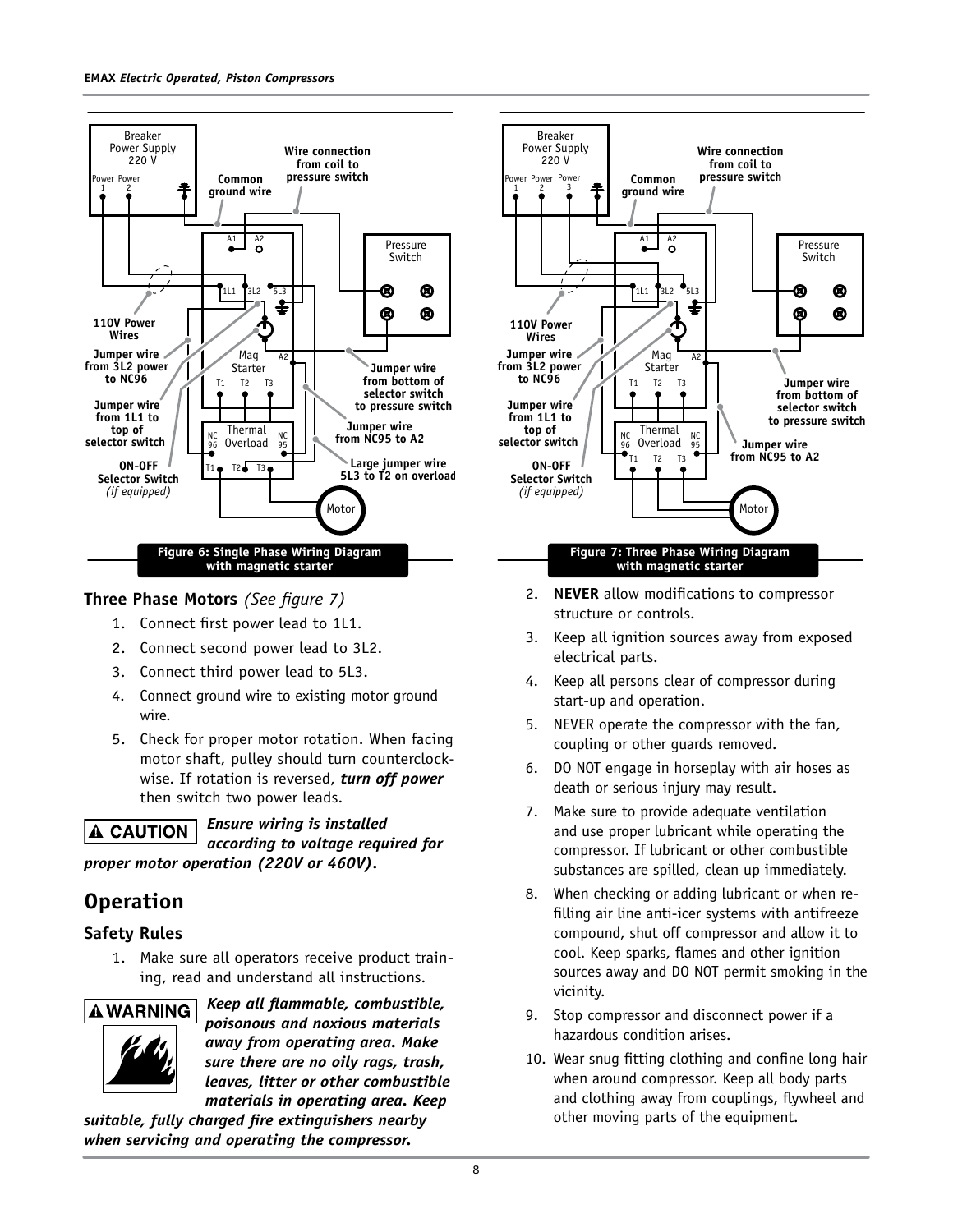### **A WARNING**



*Keep all persons away from the discharge opening of hoses or tools or other points of compressed air discharge. If the machine is installed in an enclosed area, be sure to vent the relief valve outside* 

*of the structure or to an unoccupied area.*

- 11. DO NOT use air tools that are rated below the maximum rating of the compressor. Select air tools, air hoses, pipes, valves, filters and other fittings accordingly. DO NOT exceed manufacturer's rated safe operating pressures for these items.
- 12. Make sure all hose connections are adequately secured to prevent tools or hose ends from being accidentally disconnected.

#### **Start-Up**

1. This unit is shipped with pump break-in oil and should be ready to operate. Be sure to check for proper oil level before operating the compressor. Oil should be in center of site glass. See figure 8.

#### *Use only Airbase Industries oil (PN: APOL03000G1). Use of any other product will cause product damage and void the warranty.*

2. Check for proper belt tension. There should be 1/2 inch slack. Refer to maintenance section if adjustment is necessary.



*Always make sure main power is off before touching belts or other moving parts of compressor.*

- 3. Lightly push power switch to make sure system is working.
- 4. If motor shaft is not turning counter clockwise, disconnect power to terminal block then exchange any two of the three power leads. Re-check rotation.





#### **Continuous Run Feature** *(if equipped)*

For heavy use applications such as sandblasting, the continuous run feature is available. This feature keeps main feed line open to eliminate numerous motor starts/stops and to help cool pump.

To engage continuous run feature, open ball valve found by following copper tubing across cylinder heads to tank. See figure 9.

Stop continuous run feature by closing valve so compressor will start and stop according to pressure switch.

### **Maintenance**

#### **Safety Steps**



*Disconnect, tag and lock out power source then release all pressure from the system before attempting to install, service, relocate or perform ANY maintenance.*

- 1. Make sure repairs are done in a clean, dry, well lighted and ventilated area.
- 2. When cleaning, use air pressure less than 30 psig (2.1bar). NEVER use flammable solvents for cleaning purposes. Also use effective chip guarding and personal protective equipment per OSHA standard 29 CFR 1910.242 (b).
- 3. Relieve all internal pressure prior to opening any line, fitting, hose, valve, drain plug, connection or other component, such as filters and line oilers, and before refilling optional air line anti-icer systems with antifreeze compound.
- 4. Keep electrical wiring, including all terminals and pressure connectors in good condition. Replace any wiring that has cracked, cut, or otherwise damaged insulation. Replace terminals that are worn, discolored or corroded. Keep all terminals and pressure connectors clean and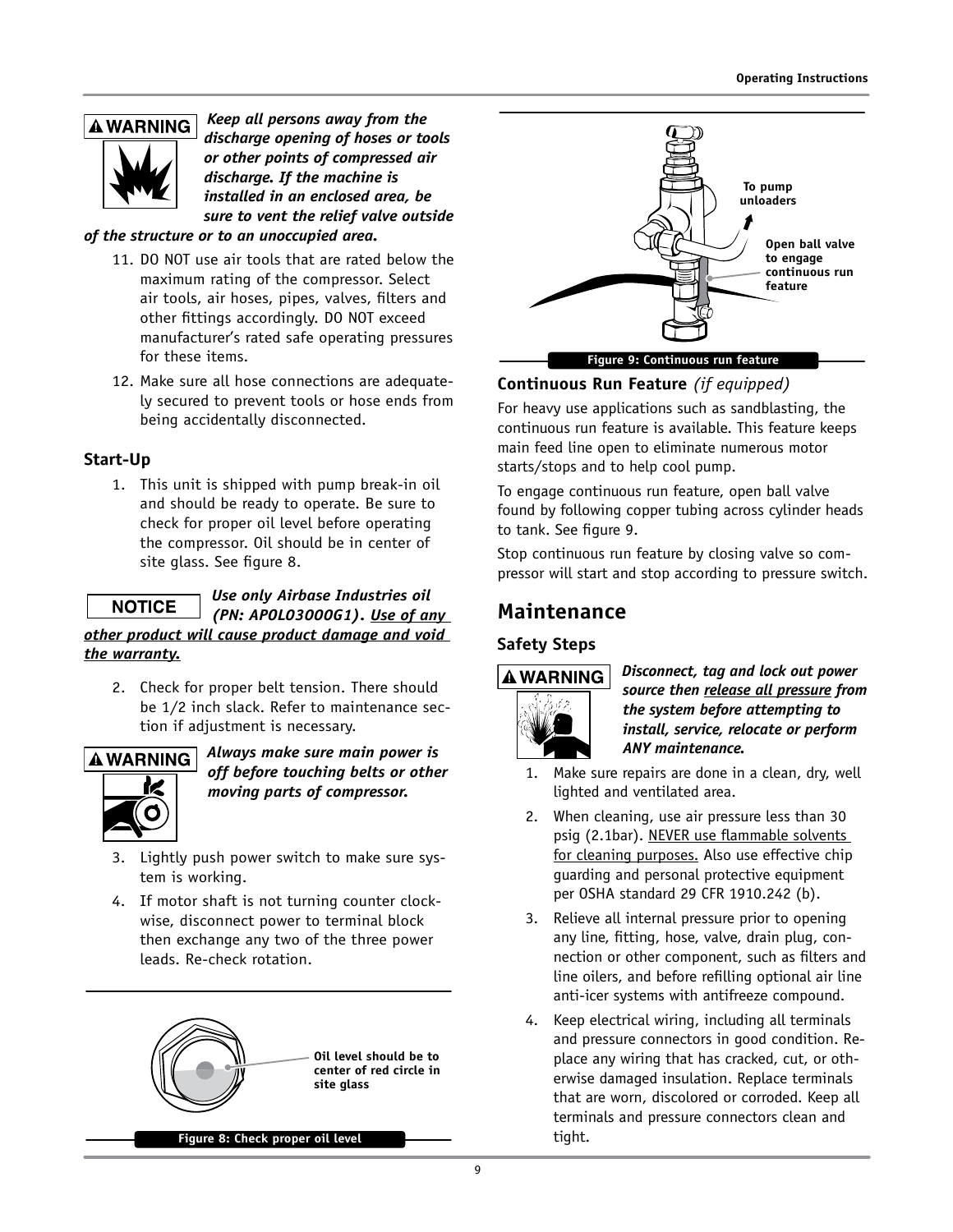- 5. Keep all body parts and any hand-held tools or other conductive objects away from exposed live parts of the electrical system. When making repairs or adjustments, stand on a dry, insulated surface and DO NOT contact any other portion of the compressor.
- 6. DO NOT leave compressor unattended with exposed electrical components. Be sure to tag and disconnect all power if temporary absence is necessary.

#### **A CAUTION**



*Compressor components can become hot during operation. Avoid bodily contact with hot liquids, hot surfaces and sharp edges and corners.*

#### **Belt Adjustment**



*Be sure to relieve all system pressure then lock out power and tag compressor to prevent unexpected movement of the unit.*

Inspect belt tension after first 30 hours of operation then every 30 days.

1. Proper belt tension is determined by pressing on belt midway between motor pulley and flywheel. There should be approximately 1/2 inch of deflection.



**Fig. 10: Proper belt tension**

- 2. Adjust belt tension as needed by loosening the four motor frame nuts then adjusting single bolt head on belt tensioner. See figure 11. **Remember to tighten motor bolts after adjustment is made.**
- 3. Always replace all belts with the same brand, at the same time. Make sure belts are unimatched. Do not replace belts independently.





#### **Figure 12: Safety Valve**

4. Do not splash lubricating oil on belts or pulleys when adjusting or replacing belts.

#### **Changing Oil**

All units are shipped with break-in oil. Change oil within first 50 hours or 30 days of operation, whichever comes first. **DO NOT use automotive type oil.**

 *Use only Airbase Industries Oil* 

*(PN: APOL03000G1). Use of any other product will cause product damage and void* 

## *the warranty.*

Change oil every 90 days or if oil becomes milky.

#### **Safety Valve**



*NEVER attempt to regulate or tamper with safety valve. Valve is sealed and certified by ASME code and is designed to relieve system pressure when necessary.*

Check proper operation of safety valve before each use. Refer to figure 12. If valve does not open manually, **replace immediately.** Discharge pressure is generally set at 175 PSI (12.1 bar). DO NOT attempt to open valve while machine is under pressure.

#### **Tank**

Drain daily.

- If unit is equipped with electronic auto drain:
- 1. Check daily to ensure proper operation.
- 2. Clean filter daily. Refer to figure 13.

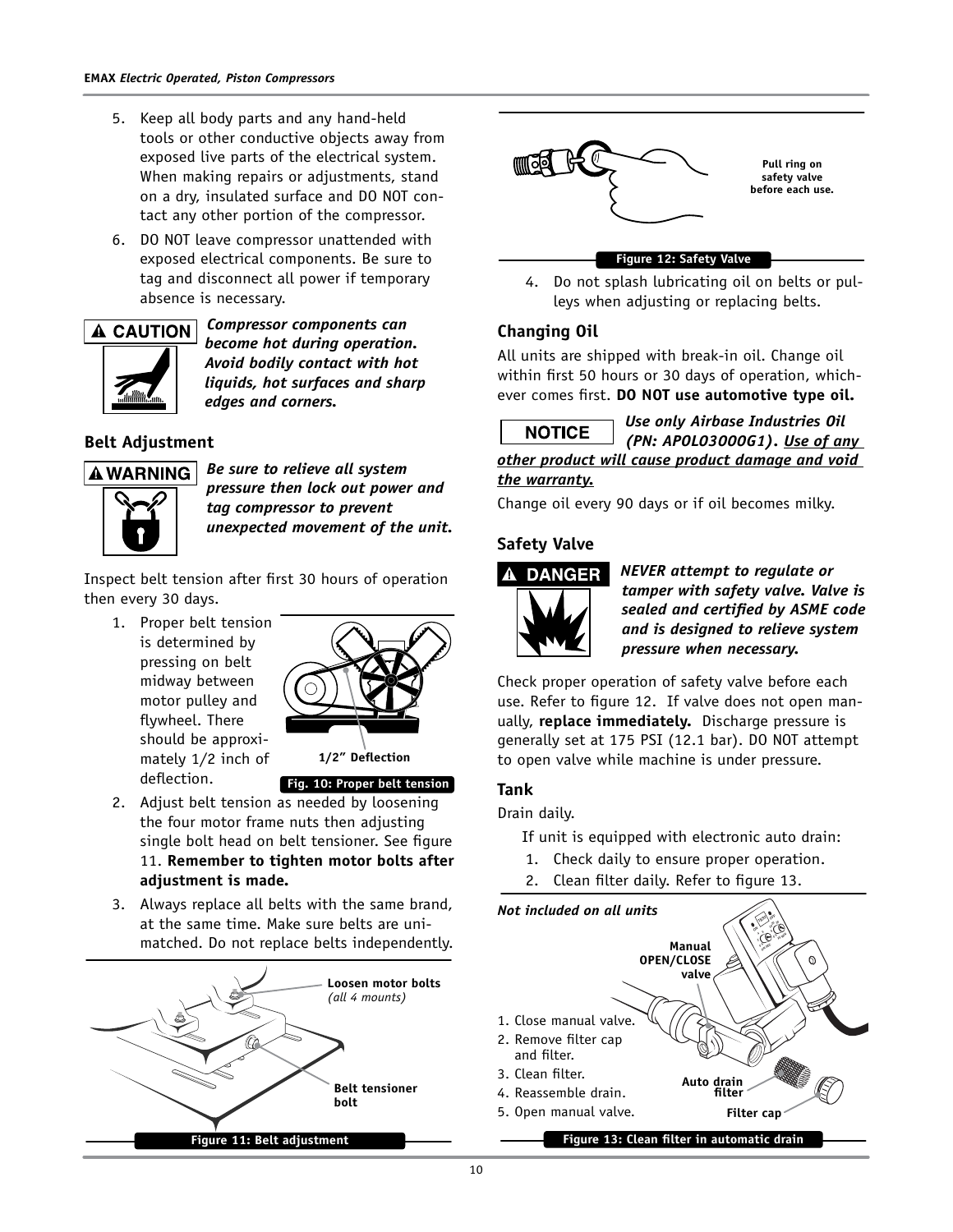| <b>Maintenance Schedule</b> |                                                                                                                                                 |                                                                                                                                                                                                                                |  |
|-----------------------------|-------------------------------------------------------------------------------------------------------------------------------------------------|--------------------------------------------------------------------------------------------------------------------------------------------------------------------------------------------------------------------------------|--|
| <b>Daily</b>                | Check oil level<br>Check for unusual operation. Correct<br>before damage occurs.                                                                | Check safety valve<br>$\blacksquare$<br>Drain tank and traps                                                                                                                                                                   |  |
| Weekly                      | Clean air filter<br>Change oil (after first 50 hours)                                                                                           | General unit cleaning<br>$\blacksquare$<br>Check for unusual operation.<br>Correct before damage occurs.                                                                                                                       |  |
| Monthly                     | Check and tighten all bolts as required<br>Check all connections for air leaks<br>$\Box$ Check belts for proper tension, wear,<br>and alignment | Inspect oil for contamination.<br>Change if necessary.<br>Check all unloading lines for<br>leaks. Air leaks in unloader lines<br>will cause unloaders and pilot<br>valve to chatter and could cause<br>short cycling of motor. |  |
| Every 3 months              | Change oil                                                                                                                                      | Inspect valve assemblies                                                                                                                                                                                                       |  |

# **Troubleshooting Chart**

| Problem          | <b>Possible Causes</b>                                   | <b>Resolutions</b>                                                                                                                                                         |  |  |
|------------------|----------------------------------------------------------|----------------------------------------------------------------------------------------------------------------------------------------------------------------------------|--|--|
| Low air pressure | 1. Clogged inlet filter                                  | 1. Disassemble valve, clean thorougly                                                                                                                                      |  |  |
|                  | 2. Air leak(s) in system                                 | 2. Use soapy water to locate leaks, replace or tighten<br>threaded parts                                                                                                   |  |  |
|                  | 3. Application exceeds rated air<br>output of compressor | 3. Check CFM requirements, change tool or use compressor<br>with higher air output                                                                                         |  |  |
|                  | 4. Cylinder head valves not<br>sealing                   | 4. Remove valves from cylinder head, repair or replace as<br>necessary                                                                                                     |  |  |
|                  | 5. Insufficient power                                    | 5. Check power supply, rewire as necessary                                                                                                                                 |  |  |
| Overheating      | 1. Duty cycle exceeded                                   | 1. Keep duty cycle at 60/40 to maintain pump life                                                                                                                          |  |  |
|                  | 2. Improper rotation                                     | 2. When facing flywheel, ensure counter-clockwise rotation                                                                                                                 |  |  |
|                  | 3. Head valve(s) not seating<br>properly                 | 3. Clean or replace                                                                                                                                                        |  |  |
|                  | 4. Blown cylinder head gasket(s)                         | 4. Replace gasket(s)                                                                                                                                                       |  |  |
|                  | 5. Restriction in head,<br>intercooler<br>or check valve | 5. Clear blockage                                                                                                                                                          |  |  |
|                  | 6. Low oil                                               | 6. Add oil. Ensure oil level is at middle of site glass. See<br>figure 8.                                                                                                  |  |  |
|                  |                                                          | Use only Airbase Industries Oil<br><b>NOTICE</b><br>(PN: APOLO3000G1). Use of any                                                                                          |  |  |
|                  |                                                          | other product will cause product damage and void<br>the warranty.                                                                                                          |  |  |
|                  | 7. Dirt in intercooler fins or<br>cylinder fins          | 7. Use low pressure air to blow dirt away from compressor                                                                                                                  |  |  |
|                  | 8. Poor ventilation / ambient<br>temperature too high    | 8. Increase ventilation around operating area. Ensure<br>compressor has adequate clear space from walls and other<br>possible obstructions. Ambient temperature should not |  |  |

exceed 110˚ F.